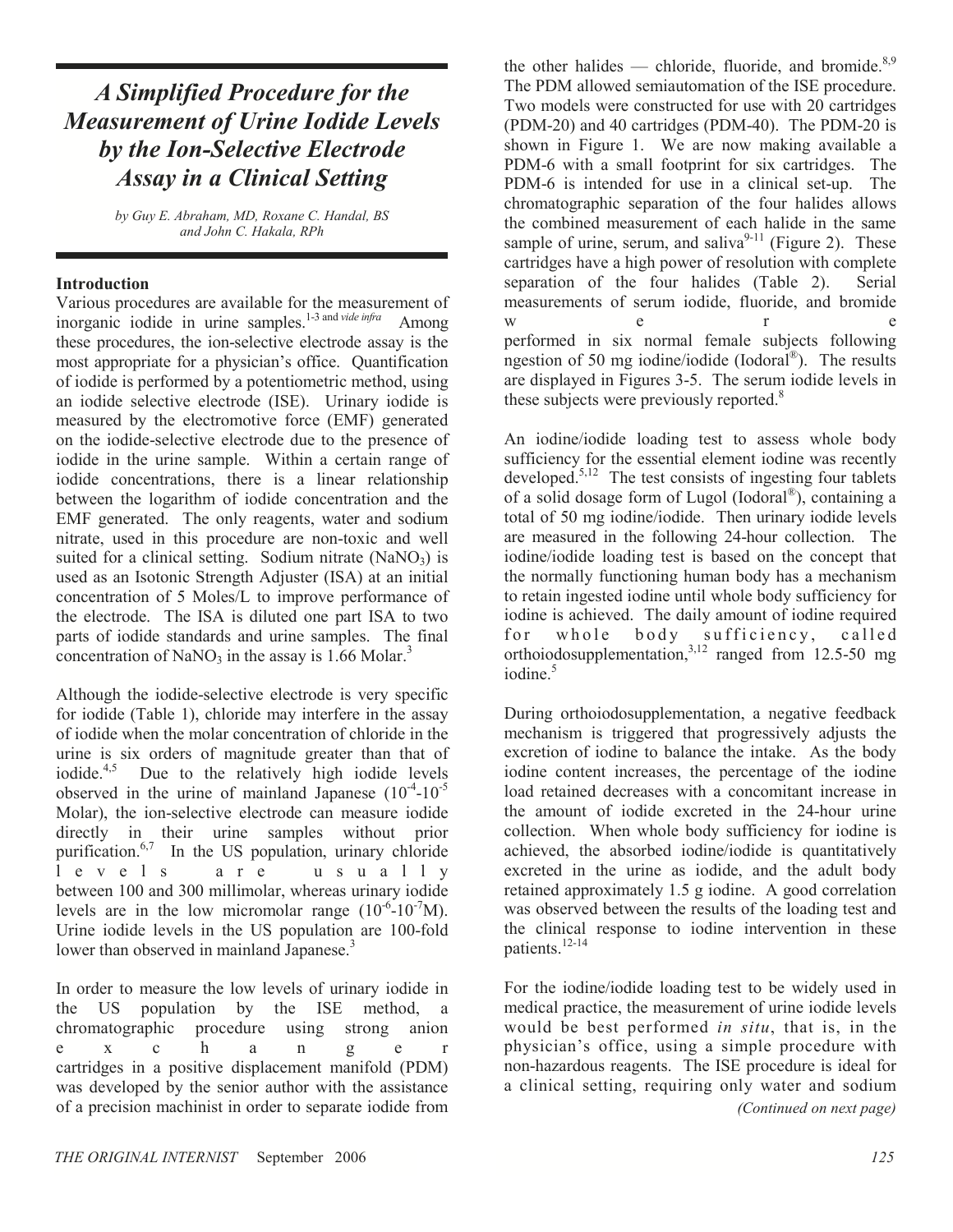chromatographic system previously described<sup>8</sup> was modified and simplified to eliminate the collection of four separate fractions from the chromatographic column. Although the separation of the four halides from each other allowed their measurement in the same biological fluid, $11$ the measurement of urine iodide levels prea n d

## Table 1 Interferences in the ISE Assay of Halides and Procedures for Preventing These Interferences

| <b>Halides</b> | Interferences*                                                      | <b>Procedures for Preventing Interference</b>                                               |
|----------------|---------------------------------------------------------------------|---------------------------------------------------------------------------------------------|
| Chloride       | $OH = 80$<br>$Br = 3 \times 10^{-3}$<br>$\Gamma = 5 \times 10^{-7}$ | Acidification<br>$\left  \right $<br>Chromatographic separation from<br>2)<br>other halides |
| Fluoride       | $OH^-$                                                              | Acidification with Orion special ISA:<br>TSIAB, added to urine samples at equal<br>volumes  |
| <b>Bromide</b> | $OH = 3 \times 10^4$<br>$Cl = 400$<br>$I = 2 \times 10^{-4}$        | Chromatographic separation from other<br>halides                                            |
| <b>I</b> odide | $CI = 10^6$<br>$Br = 5 \times 10^3$                                 | Chromatographic separation from other<br>halides                                            |

\* The maximum allowable concentrations of interfering substances express as the molar ratio of the interfering ion concentration to the sample halide concentration. If the ratio is exceeded, the data generated by the ion-selective electrode will become unreliable. Information supplied by Thermo Orion Corporation. (From reference 5)

Varian (Harbor City, CA) with a capacity of  $0.85$  m Eq/g of resin. However, with SDB backbone, Altech (Deerfield, IL) quotes a figure of 1.5 m Eq/g, a 75% greater capacity to exchange anions. This translates into the ability to process a 75% greater volume of urine for the same amount of resin, and a 75% greater capacity to retain iodide.

Strong anion exchangers are always charged at any pH. Therefore, elution of the analate of interest could be achieved by increasing the ionic

postorthoiodosupplementation<sup>5</sup> only require the purification of iodide from the other halides without the separation of the other halides from each other.

## **Theoretical**

#### Considerations

Specificity of the Ion-Selective Electrode: According to information supplied by Thermo Orion, chloride will interfere with the iodide electrode if the chloride/iodide molar ratio exceeds 1 million. For bromide, the iodide selective electrode is less specific, with interference expected when the bromide/iodide molar ratio exceeds  $5,000$  (Table 1).<sup>5</sup> Since chloride and fluoride are eluted easily from the SAX (strong anion exchanger) resin using low ionic strength nitrate solution, bromide is the most likely halide to interfere with the capacity of the SAX resin to retain iodide and also to interfere with the measurement of iodide if bromide concentration exceeds those of iodide by three orders of magnitude.

Relative Selectivity of Halides for the SAX Cartridge:

Materials used in anion exchange chromatography are composed of three components attached together and placed in a column or a cartridge: the base or backbone support, the functional group or ion exchanger, and the counter ion available for exchange. For backbone, styrene divinyl benzene (SDB) is preferred over silica gel because it is more rugged, less sensitive to pH changes, and possesses a higher capacity.<sup>15</sup> For example, SAX columns with silica backbone are available from

strength of the elution solvent without any acidification. Data are available for strong anion exchangers regarding the relative selectivity of halides. With fluoride as unity; chloride has a relative selectivity of 10, bromide 28, and iodide  $87<sup>15</sup>$ . The higher the number, the stronger the binding of the halide to the anion exchanger. The stronger the binding of the halide to the ion exchanger, the higher the ionic strength required for elution.

Using gradient elution, one would expect to desorb from the SAX column first fluoride, then chloride, followed by bromide, and last iodide. This pattern was observed with the Altech 500 mg  $SAX$  column #309750.<sup>3</sup> However, when the 600 mg cartridges #21907 were used, chloride was eluted before fluoride (Figure 2). We have no explanation for this deviation from the expected.

By adding sodium nitrate to urine samples in concentrations high enough to prevent the binding of fluoride, chloride, and bromide to the SAX resin, but not high enough to interfere with the binding of iodide, a high degree of purity of the iodide fraction can be achieved. Under those conditions, the eluted urine sample would contain fluoride, chloride, and bromide, leaving iodide on the SAX resin for further elution with 10 ml of 5N NaNO<sub>3</sub>.

The SAX cartridges used in the procedure contain the tetramethylammonium group as strong anion exchanger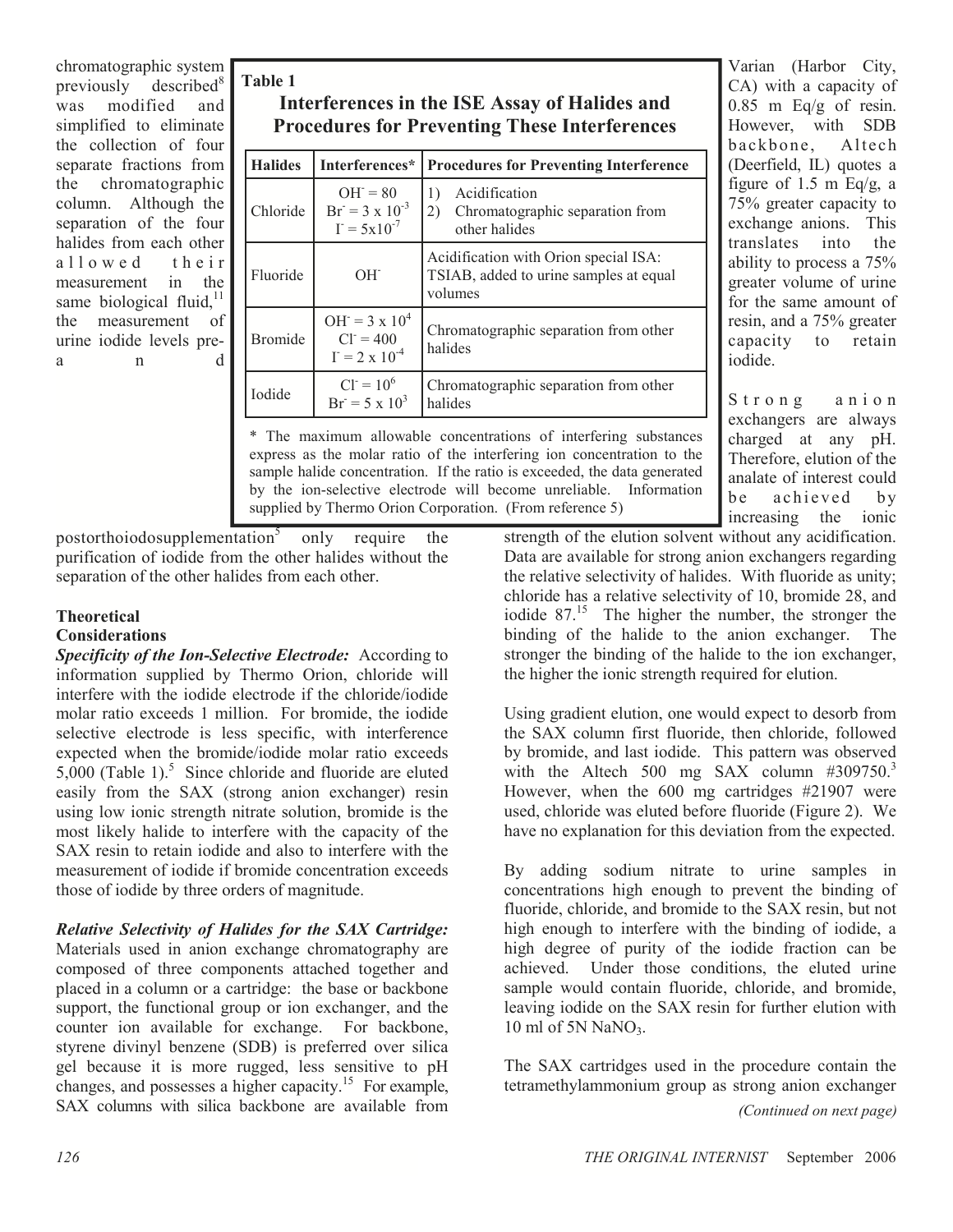nium group. A cartridge with nitrate as counter ion would eliminate the addition of sodium nitrate to the urine samples, further simplifying this procedure. Unfortunately, the SAX cartridges are not commercially available with nitrate as counter ion.

Capacity of the SAX Cartridge: In the cartridge format, the largest capacity available with the strong anion exchanger is 600 mg of SAX resin, containing 900 µ Moles of quarternary amines. Since iodide is monovalent, the maximum amount of iodide that could be retained on the column is 900 µM. Iodide has an atomic weight of 127, therefore the maximum capacity of the cartridge would be 114.3 mg of iodide. However, this capacity depends also on the amount of interfering substances present in the urine sample such as nitrate, thiocyanate, and bromide. In subjects on a typical Western diet, urine samples contain, at most, a few mg of nitrates and thiocyanates per liter of urine.<sup>16</sup> The main source of thiocyanate in the US population is cigarette smoking. $17,18$  However, urinary bromide levels can reach several hundreds milligrams per liter of urine. $5,9,10$ 

With increased levels of bromide sometimes observed following the iodine/iodide loading test,  $5.9$  the capacity of the SAX resin for iodide would be expected to decrease significantly. In such cases, iodide would not be completely retained on the SAX column, resulting in underestimation of iodide levels. The problem with bromide is not just its interference with the binding of iodide to the SAX column. Bromide would also interfere with iodide measurement by the ISE. For example, with a urine sample containing the usually low iodide levels in the US population  $(0.02 - 0.5 \text{ mg/L})$ , only 100 mg of bromide per liter of urine could cause an overestimation of the iodide levels by 0.02 mg/L. If bromide could be eluted with the urine in the first pass through the column, the full capacity of the column to retain iodide would be available. Also, the complete elimination of bromide from the iodide fraction would prevent its interference in the ISE measurement of iodide. This goal was achieved in the simple procedure described here.

#### Optimization of the Simplified 2-Step ISE Procedure

Deiodized urine was prepared by the method of Cooper and Croxson:<sup>4</sup> Pooled urine samples were chromatographed on a SAX resin (Altech #211510), and the eluted urine was used in the following experiments. Although Cooper and Croxson<sup>4</sup> called this processed urine "deiodized," we have observed a complete elimination of bromide also from the eluted urine (less than 0.006 mg/L for iodide and less than 1 mg/L for



The PDM-20 is a semiautomated equipment designed for the chromatographic separation of the halides for biological fluids using the SAX 600 mg cartridge. It is capable of processing 20 samples of biological fluids in a batch. The PDM-40 can process 40 samples.

bromide), leaving iodide and bromide on the SAX resin. Therefore, the proper name would be "deiodized and debromized."

The concentration of chloride in the processed pooled urine was 80 mM/L. Sodium chloride was added to reach a concentration of 300 mMoles chloride/L. Bromide (25 mM/L) and fluoride (2 mM/L) were added to the treated urine, called the halide stock solution. To this stock solution, increasing amounts of iodide (potassium salt) were added: 0, 1  $\mu$ M, 10  $\mu$ M, 100  $\mu$ M, 1,000 µM and 10,000 µM iodide (0, 0.127, 1.27, 12.7, 127 and 1,270 mg).

Pilot experiments were performed with increasing concentrations of  $NaNO<sub>3</sub>$  in the urine samples prior to chromatography in order to pinpoint the final concentration of  $NaNO<sub>3</sub>$  in the urine sample that would result in the complete elution of chloride, fluoride, and bromide with the eluted urine, leaving only and (Continued on next page)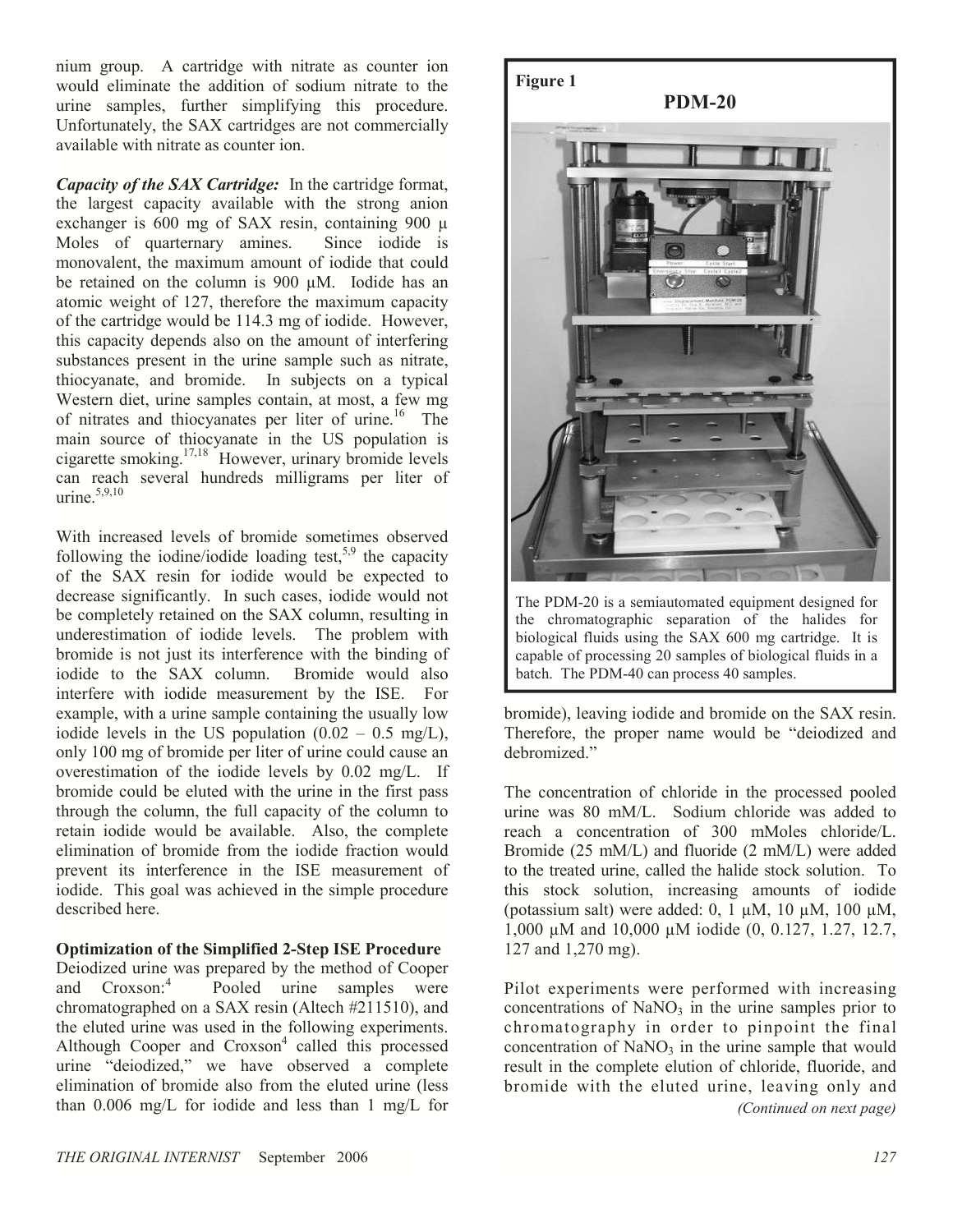strength of  $1.66$  M NaNO<sub>3</sub> prior to measurement by the iodide selective electrode. The same experiments were repeated with water instead of deiodized/debromized urine.

The data obtained when 100 uM of iodide (sodium salt) was added to the halide stock solution are displayed in Figure 6. Without  $NaNO<sub>3</sub>$  in the urine samples, bromide in the eluted urine was below the sensitivity  $($  < 1 mg/L), and all the bromide (2,000 mg/L) was eluted with the second elution with 10 ml  $5N$  NaNO<sub>3</sub>. Some 25 times the theoretical maximum capacity of the cartridges for bromide was retained, that is 25 mM versus the expected 0.9 mM.

With a NaNO<sub>3</sub> concentration of  $0.05$  M in the urine sample, only 36% of the bromide was eluted with the urine fraction, with more than 60% remaining on the column; the second elution with 10 ml of 5N NaNO<sub>3</sub> contained only 76% of the iodide, with 24% remaining on the column. The retained iodide could be eluted with a second elution using 10 ml 5N NaNO<sub>3</sub>. A minimum concentration of  $0.2$  M NaNO<sub>3</sub> in the urine sample was required in order to elute 100% of the iodide in the

second pass, but 20% of the bromide was present in the iodide fraction at that concentration. At 0.3 M concentration of  $NaNO<sub>3</sub>$ , 90% of the bromide was eluted with the urine sample. At 0.4 M, we obtained quantitative recovery of bromide in eluted urine and quantitative recovery of iodide in the  $5N$  NaNO<sub>3</sub> fraction. The ideal concentration of  $NaNO<sub>3</sub>$  in the urine samples was 0.4 M.

Above  $0.4$  M NaNO<sub>3</sub> in the urine samples, increasing amounts of iodide were recovered in the eluted urine with up to 30% of iodide in the eluted urine at the 1.0 M NaNO<sub>3</sub> level. We chose  $0.4$  M NaNO<sub>3</sub> in the urine samples for the simplified procedure. Under those conditions, bromide was completely eluted with the urine sample, with quantitative recovery of iodide in the second elution with 10 ml  $5N$  NaNO<sub>3</sub>. Since bromide possesses a much higher relative selectivity than fluoride and chloride for the SAX resin, complete elution of bromide was evidence of complete elution of chloride and fluoride in the eluted urine. The simplified ISE procedure is outlined in Figure 7.

<sup>(</sup>Continued on next page)



This chart describes the combined measurements of chloride, fluoride, bromide, and iodide in the same urine/serum/saliva sample by prior chromatography on the anion-exchange resin cartridgeSAX 600 mg fitted with 10-milliliter plastic syringes in a positive displacement manifold. (From reference 8)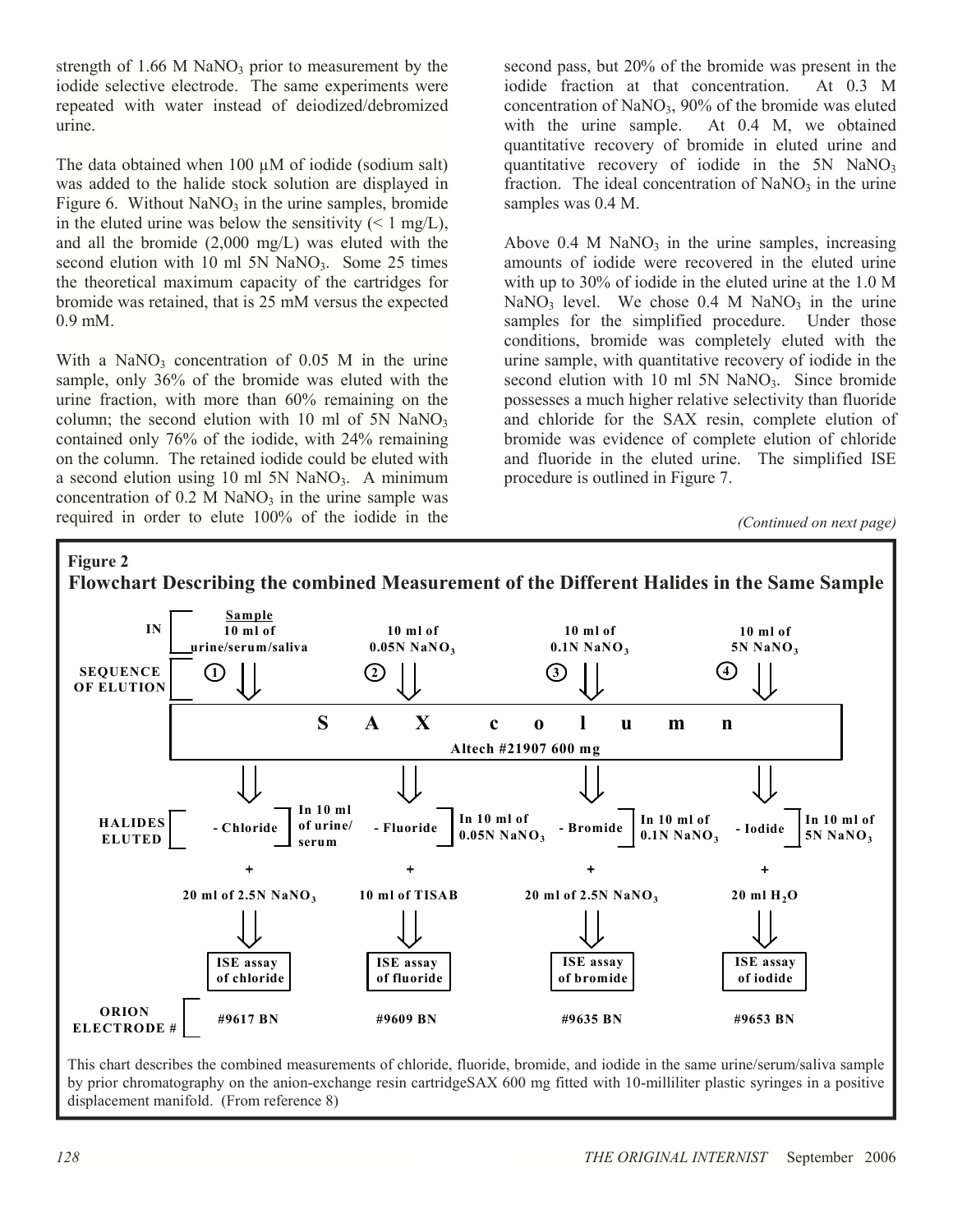high capacity of the SAX 600 mg cartridges for bromide and iodide, we retested the capacity of the SAX cartridges for iodide and bromide with the 4-step procedure outlined in Figure 2, using increasing amounts of iodide and bromide. The information supplied by Altech Associates grossly underestimated the capacity of the SAX 600 mg cartridges. Up to 10 mM iodide (1,270 mg/L) were completely retained without breakthrough bleeding in the eluted urine, the 0.05 N and 0.1 N  $NaNO<sub>3</sub>$  fractions. All the iodide added was recovered in the 5 N NaNO<sub>3</sub> fraction. That is 10 times the maximum amount of iodide expected from theoretical consideration. The same high capacity of the SAX cartridges for bromide was observed even when 25 mM bromide (2,000 mg/L) was added to the urine samples, that is 25 times the expected capacity (Table 3). We have no explanation for this discrepancy between the data supplied by Altech and the data obtained at the Optimox Potentiometric R&D Laboratory.

We confirmed data supplied by Thermo Orion regarding the specificity of the iodide electrode from interference by chloride and bromide. Orion reported a chloride/iodide molar ratio of 1 million and a bromide/iodide ratio of 5,000 in order for the interference from chloride and bromide to occur in the ISE procedure of iodide. We measured a mean value of 582,000 for chloride and 5,530 for bromide (Table 4). The interference in the iodide assay due to chloride and bromide was non-linear as can be seen in Table 4. The relative interference increased along with the concentrations of chloride, whereas it decreased when bromide concentrations increased.

**Reliability:** The reliability of an assay depends on its sensitivity, specificity, accuracy, and precision.<sup>19,20</sup>

**Sensitivity:** The theoretical limit of sensitivity achievable with ISE assay of urinary iodide is set by the sensitivity of the iodide selective electrode itself. From data supplied by Thermo Orion, the sensitivities of the ISE electrodes for halides are:  $5 \times 10^{-8}$  M for iodide; 10<sup>-8</sup>  $<sup>6</sup>$  M for fluoride; 5 x 10<sup>-6</sup> M for bromide; and 5 x 10<sup>-5</sup> M</sup> for chloride. The iodide selective electrode is by far the most sensitive, being 20 times more sensitive than the ISE electrode for fluoride, 100 times more sensitive than for bromide, and 1,000 times more sensitive than for chloride. Expressed as mg/L, the iodide selective electrode is sensitive down to 0.006 mg/L.

In achieving this theoretical sensitivity, other conditions are important. First, the sensitivity of the standard curve, which is defined as the smallest amount of iodide (Continued on next page)







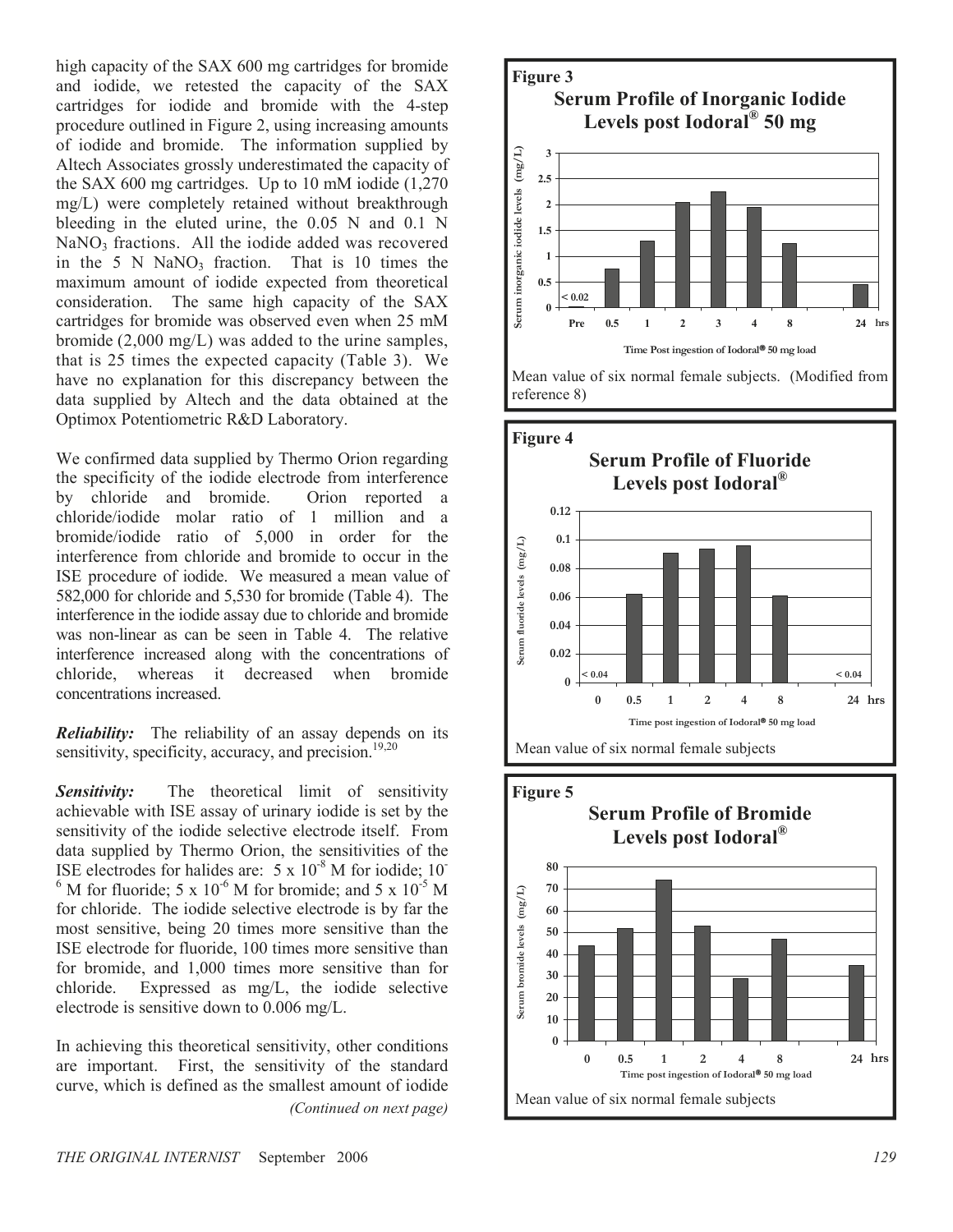Table 2

## Chromatography of Halides Using the Altech SAX 600 mg Cartridge in a Positive Displacement Manifold PDM-20: Percent Recovery of Fluoride, Chloride, Bromide, and Iodide in Eluted Fractions of Increasing NaNO3 Ionic Strength

| <b>Eluted Fractions</b>    | <b>Percent Recovery</b> |                 |                |               |  |  |
|----------------------------|-------------------------|-----------------|----------------|---------------|--|--|
| $(10 \text{ ml each})$     | <b>Chloride</b>         | <b>Fluoride</b> | <b>Bromide</b> | <b>Iodide</b> |  |  |
| Eluate                     | $>98\%$                 | $<1\%$          | $<1\%$         | $<1\%$        |  |  |
| $0.05$ N NaNO <sub>3</sub> | $<$ 2%                  | $>98\%$         | $<1\%$         | $<1\%$        |  |  |
| $0.1$ N NaNO <sub>3</sub>  | $<1\%$                  | $<1\%$          | $>98\%$        | $<1\%$        |  |  |
| $5.0$ N NaNO <sub>3</sub>  | $<1\%$                  | $<1\%$          | $<1\%$         | $>98\%$       |  |  |

dence limit, is a limiting factor. In order to compute the standard curve, (the dose response curve), the EMF expressed in millivolts (mV) was plotted on the Y-axis against the logarithm of increasing amount of iodide, from  $10^{-3}$  M to  $10^{-8}$  M on the X-axis. The iodide selective electrode was extremely sensitive (Figure 8), with a linear response from  $10^{-3}$  M to  $10^{-7}$  M. A mean D EMF of 61 mV per decade was observed from  $10^{-3}$  M to  $10^{-7}$  M, but from  $10^{-7}$  M to  $10^{-8}$  M, the standard curve became non-linear with only 36.2 mV per decade.<sup>3</sup>

**Specificity:** We have previously validated the specificity of the ISE method by comparison of values obtained with ICP-M.S. $3$  In the simplified procedure, the addition of  $0.4$  M NaNO<sub>3</sub> to the urine sample resulted in the removal of the interfering halides, chloride and bromide, in the eluted urine prior to desorption of iodide with 10 ml 5 N NaN $O<sub>3</sub>$ .

**Precision and Accuracy:** The precision and accuracy of the 2-step method were tested by measuring 5-6 replicates of a urine collection from a subject not on

iodine supplementation, prior to and following addition of increasing amounts of potassium iodide to aliquots of the urine collection from 1 mg iodide to 50 mg iodide. The data are displayed in Table 5. Regarding accuracy of the 2-step procedure, percentage recovery of added iodide were 102% for 1 mg iodide; 92% for 10 mg iodide; 100% for 30 mg iodide; and 102% for 50 mg iodide. Regarding precision, the coefficient of variation of 5-6 replicate measurements were 7% for 1 mg iodide; 12% for 10 mg; 7.4% for 30 mg; and 6.3% for 50 mg iodide. The same experiments for accuracy and precision were performed with the 4-step method and displayed in Table 5 for comparison.

## Methodology

The procedure described here is for the measurement of iodide in the 24-hour urine collection for the iodine/iodide loading test. The test is performed in order to assess whole body sufficiency for iodine prior to and following orthoiodosupplementation.<sup>12</sup> However, it can be used also to measure iodide in spot urine samples.

(Continued on next page)

| 1 able 3<br><b>Elution Profile of Iodide and Bromide</b> |                                                           |                                                          |  |  |
|----------------------------------------------------------|-----------------------------------------------------------|----------------------------------------------------------|--|--|
| <b>Eluted Fractions</b>                                  | <b>Percent Bromide Recovered</b><br>(mean of triplicates) | <b>Percent Iodide Recovered</b><br>(mean of triplicates) |  |  |
| Eluted urine                                             | $< 0.1\%$                                                 | $< 0.1\%$                                                |  |  |
| $0.05$ N NaNO <sub>3</sub>                               | $<<0.1\%$                                                 | $< 0.1\%$                                                |  |  |
| $0.1$ N NaNO <sub>3</sub>                                | 99.2%                                                     | $< 0.1\%$                                                |  |  |
| $5.0$ N NaNO <sub>3</sub>                                | $< 0.1\%$                                                 | 98.6%                                                    |  |  |

Elution profile of iodide 10 mM (1,270 mg/L) and bromide 25 mM (2,000 mg/L) on the SAX 600 mg cartridge using a step gradient elution with increasing concentration of  $\text{NaNO}_3$  as outlined in Figure 2. (From reference 8)

 $T_{\rm{max}}$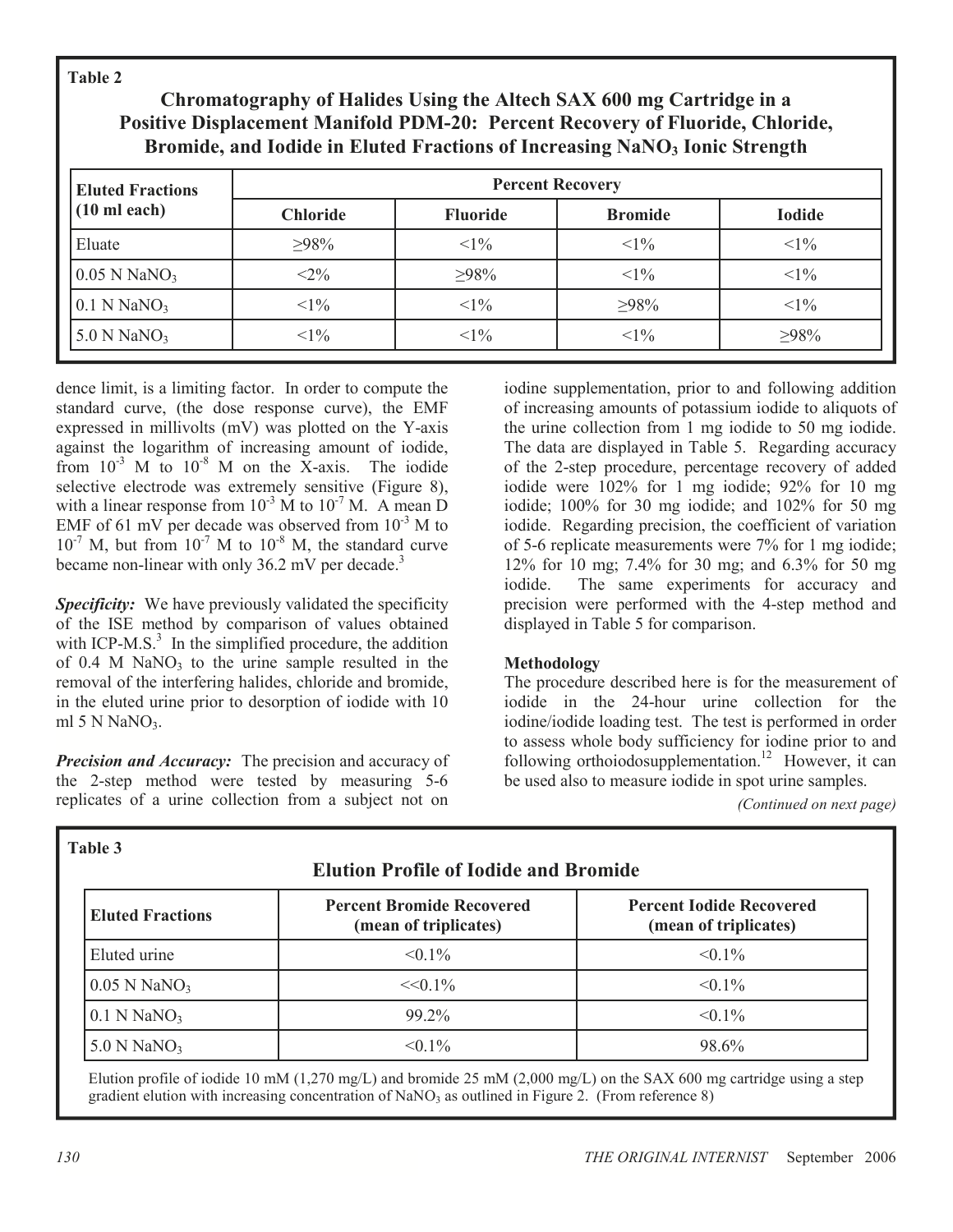Table 4

Interference of Increasing Concentrations of Chloride and Bromide Added to Water in the ISE Measurement of Iodide

| Chloride<br><b>Added</b>                                                | <b>Iodide</b><br>Measured* | Interference** |  |  |  |
|-------------------------------------------------------------------------|----------------------------|----------------|--|--|--|
| $100 \text{ mM}$                                                        | $0.15 \mu M$               | 670,000        |  |  |  |
| $500 \text{ mM}$                                                        | $0.78 \mu M$               | 641,000        |  |  |  |
| 1,000 mM                                                                | $2.3 \mu M$                | 435,000        |  |  |  |
|                                                                         | Mean = $582,000$           |                |  |  |  |
| <b>Bromide</b><br><b>Added</b>                                          |                            |                |  |  |  |
| $10 \text{ mM}$                                                         | $2.2 \mu M$                | 4,545          |  |  |  |
| $100 \text{ mM}$                                                        | $18.6 \mu M$               | 5,380          |  |  |  |
| $1,000 \text{ mM}$                                                      | 152 µM                     | 6,670          |  |  |  |
|                                                                         |                            | Mean = $5,530$ |  |  |  |
| * Mean of triplicates<br>** Molar ratio of added halide/iodide measured |                            |                |  |  |  |

**Iodine/Iodide Loading Test:** If the patient is on orthoiodosupplementation, he/she should stop ingesting iodine 24-48 hours prior to the loading test. The following instructions are presented as guidelines only:

- 1) Discard the first morning urine of Day 1.
- 2) Take four tablets of Iodoral $^{\circ}$  12.5 mg with a glass of water.
- 3) Collect all urine samples for 24 hours following ingestion of the loading dose. Include the first morning urine on Day 2. A 3-liter plastic bottle appropriate for the 24-hour collection can be obtained from VWR Scientific Product (PN# 60872-564). The 16-ounce urine collection cup is available from General Bottle Supply Co., phone (323) 581-2001 (PN# T31216-1).
- 4) At the end of the 24-hour collection, shake the 3-liter bottle well. Measure volume of urine in the 3-liter bottle by looking at markings on side of bottle, and pour 1-2 ounces into a 2-ounce plastic bottle (VWR Scientific Product, PN# 16126-041). Two plastic 2-ounce bottles should be supplied in case the 24-hr urine volume is greater than 3 L.
- 5) If the 24-hour urine volume exceeds 3 L, then:
	- a) Measure volume of urine in the 3-liter bottle

by looking at the markings on the side of bottle. Pour 1 oz. of urine in the 2-ounce plastic bottle. Write the name, date, volume of urine on the 2-ounce bottle.

- b) Discard urine in the 3-liter bottle. Use the same 3-liter bottle to continue collection.
- c) At the end of 24-hour collection, measure urine volume again and repeat steps 5a and 5b.
- d) When the form is completed, under total volume, write: "Collected in 2 parts, both sample bottles enclosed."
- e) The concentration of iodide in the 24-hour urine will be the sum of both values obtained in the two specimens.
- f) If only one of the two sample bottles is needed, return the empty one with your package.

We use the food grade coloring FDC Green #3 at a concentration of 1 ml of a 1% solution per liter of urine.<sup>3</sup> It is used for its antiseptic properties and also as a marker for spent cartridges. Having two benzene rings in its molecule, FDC Green #3 forms a very strong hydrophobic interaction with the benzene rings in the SDB backbone of the SAX. FDC Green #3 was retained on the column, resulting in a clear eluate. Spent (Continued on next page)



Effect of increasing concentrations of  $NaNO<sub>3</sub>$  in urine samples containing 300mM chloride, 12.5 mM bromide, 2 mM fluoride, and 0.1 mM of iodide on recovery of bromide in the eluted urine and the recovery of iodide in the second pass of 10 ml 5N NaNO3 through the Altech cartridges (#21907) using the PDM shown in Figure 2.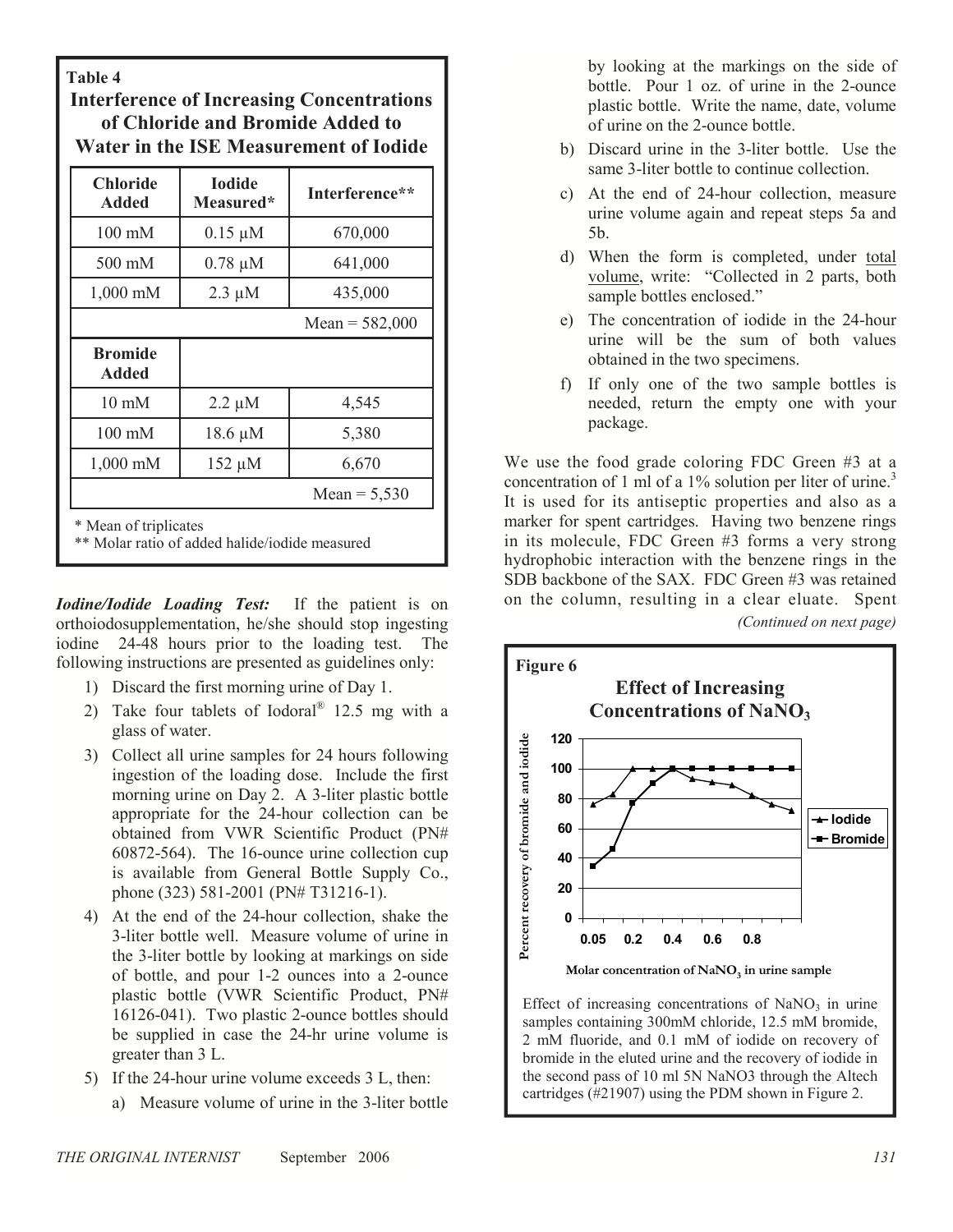could be identified by the greenish-blue color of FDC Green #3 retained on the resin of the cartridges.

Equipments and Materials: The equipment, accessories, and materials needed for the ISE procedure are displayed in Table 6. We recommend the Thermo Orion Meter #720-A Plus connected to the Thermo Orion iodide electrode 9653 BN, which is very sensitive for iodide (See Figure 8). The 9-position magnetic stirrer from Corning is available from Spectrum Chemical (Gardena, CA). The SAX cartridges are available from Altech Associates. The specifications are SAX cartridges #21907 Maxi Clean SPE 600 mg.

**ISE** Procedure: A urine sample from the 24-hour collection is transferred into a supplied 45 ml plastic vial with a snap top containing a tablet of  $NaNO<sub>3</sub>$  and FDC Green #3. The volume of urine must reach the level of the outer ring on the plastic vial (35 ml). After dissolving the tablet into the urine  $(0.4 \text{ N } \text{NaNO}_3 \text{ final})$ concentration), 10 ml of the urine containing 0.4 N NaNO<sub>3</sub> are aspirated into 10 ml plastic syringe (BD #301030). Do not discard the remaining 25 ml of urine in the plastic vial until you have satisfactorily completed<br>the ISE measurement of iodide. The Altech SAX the ISE measurement of iodide. cartridge (#21907) is then fitted at the tip of the syringe. The syringe/cartridge combination is placed into the PDM-6 unit for elution. The speed of elution is set at 3 ml/min.

The eluted urine contains chloride, fluoride, and bromide, and it is discarded. The retained iodide on the SAX resin is then eluted with 10 ml  $5 N NaNO<sub>3</sub>$  and collected into a 30 ml glass beaker containing 20 ml of purified water. The concentration of iodide is measured

under continuous stirring with the Orion ISE (#9653 BN) connected to the Orion Meter 720A-Plus which is programmed with the units of milligrams iodide per liter for the dose response curve.<sup>3</sup> Figure  $8$  in this manuscript can be used as a guideline when setting up the dose response curve. Over the last five years, Optimox Potentiometric R&D Lab has used five different ISEs from Orion. The dose response curves for these electrodes are almost superimposable. These electrodes are very reproducible.

Physicians who do not want to invest in the equipment, time, or personnel required for the measurement of iodide in situ but wish to perform the initial step in the separation of iodide from the other halides can mail the SAX cartridges containing the iodide fraction to a laboratory familiar with this procedure. From preliminary testing at the Optimox Potentionmetric R&D Lab, the retained iodine in the SAX cartridge is stable for up to 10 days at room temperature, as long as the hydrated resin does not dry out. To prevent drying of t h e cartridges, tight plugs are provided for both ends of the cartridge.

If the health care provider chooses the above option, the only equipment needed would be the PDM-6. There would be no need for glassware and pipetting devices. We are planning to offer kits with six cartridges, six syringes, and six plastic 45-milliliter vials with caps containing one tablet of  $NaNO<sub>3</sub>$  and FDC Green #3. The NaNO<sub>3</sub> concentration will be  $0.4$  N when the  $NaNO<sub>3</sub>$  tablet is dissolved in 35 ml of urine. The cartridges will have a code number so that the physician can supply the cartridges to another laboratory for

(Continued on next page)

|                     | <b>4-Step Procedure</b> |       |           | 2-Step Procedure |     |       |           |           |
|---------------------|-------------------------|-------|-----------|------------------|-----|-------|-----------|-----------|
| <b>Iodide Added</b> | (n)                     | Mean  | <b>SD</b> | <b>CV</b>        | (n) | Mean  | <b>SD</b> | <b>CV</b> |
| $0 \text{ mg}$      | (6)                     | 0.052 | 0.012     | 23%              | (6) | 0.045 | 0.010     | 22%       |
| $1 \text{ mg}$      | (6)                     | 0.96  | 0.084     | 8.9%             | (5) | 1.02  | 0.07      | $7\%$     |
| $10 \text{ mg}$     | (5)                     | 10.1  | 0.34      | 3.4%             | (5) | 9.2   | 1.1       | 12%       |
| $30 \text{ mg}$     | (5)                     | 32.6  | 1.1       | $3.4\%$          | (5) | 30.2  | 2.2       | 7.4%      |
| $50 \text{ mg}$     | (5)                     | 54.8  | 7.8       | 14%              | (5) | 50.8  | 3.16      | 6.3%      |

Accuracy and Precision of the ISE Assay of Iodide Using the 4-Step

n = number of replicate measurements

 $CV = coefficient of variation$ 

Table 5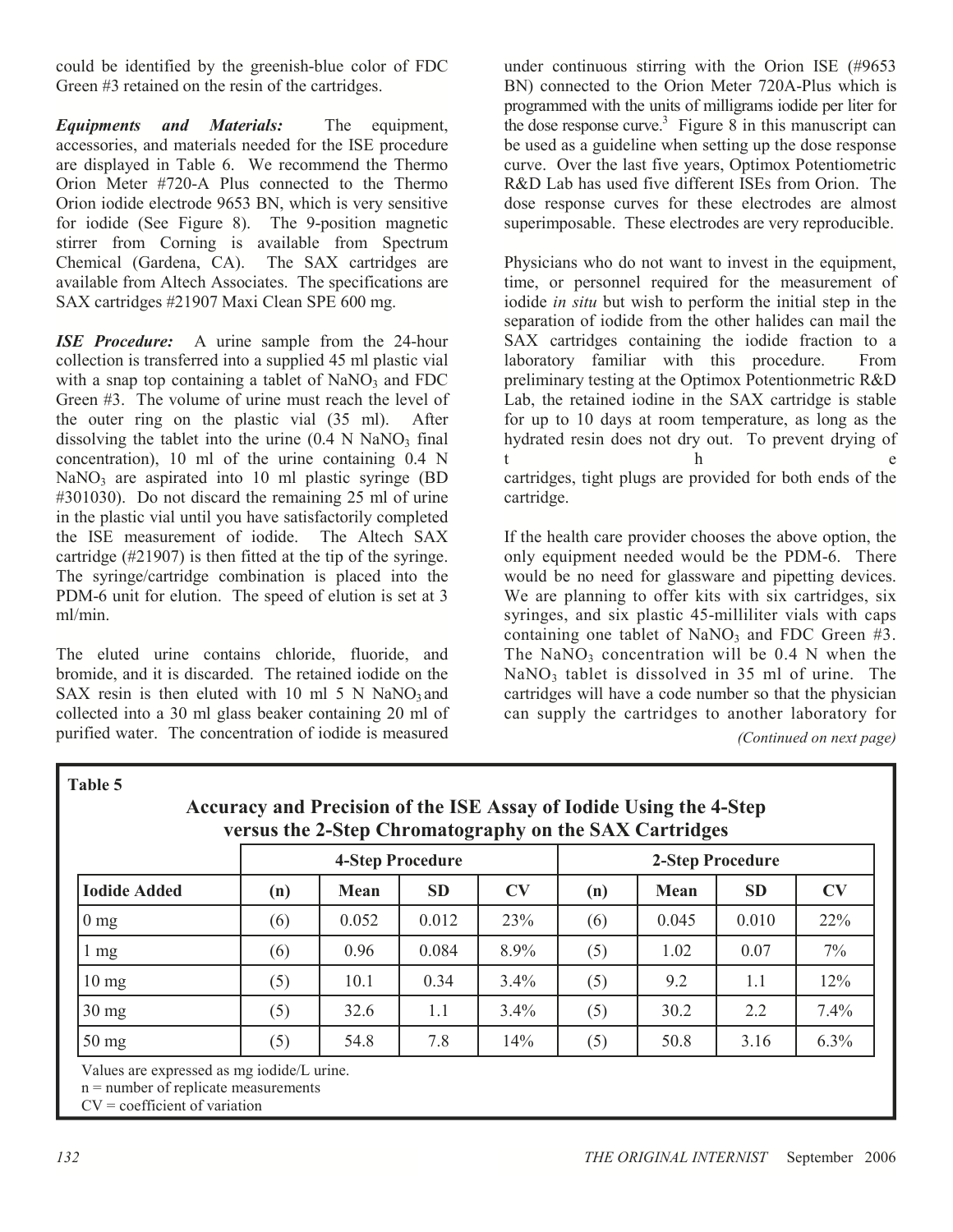the amount of iodine/iodide ingested and the total volume of the 24-hour collection are needed if you want the laboratory to calculate the percent excretion of the oral load.

Urine samples with known amounts of iodide will also be available for testing the accuracy of the procedure in

the physician's office. If the SAX cartridges containing the iodide fraction are mailed to another laboratory, one sample out of every six samples could be an aliquot of urine with known amounts of iodide. In this way, the reliability of the results from that laboratory could be evaluated.

#### **Discussion**

Until recently, the essential element iodine was totally neglected by the medical profession to the point where physicians did not request a single test for u r i n e i o d i d e concentration during their whole medical career. What they learned about inorganic, non-radioactive iodine



samples to reach a concentration of 0.4 M.

was mainly from epidemiological studies in areas of the world with extremely severe deficiency causing neurological defect and mental retardation. A recent review on the history of iodine in medicine<sup>21-23</sup> revealed that the neglect and fear of iodine in medical practice did not originate from published studies with documented cases of serious adverse effects to inorganic, nonradioactive iodine. Instead, it originated from iodophobic misinformation, surprisingly resulting in two successive waves of medical iodophobia which may have caused more misery and death in the US than both World Wars combined. $2<sup>4</sup>$  The first wave lasted 15 years (1910-1925) and the second wave is still alive and well after almost 60 years (1948-2006).

Over the past four years, in response to our publications emphasizing the safe and effective use of inorganic, non-<br>radioactive iodine in medical practice  $5,8-14,24,25$ radioactive iodine in medical physicians and other health care practitioners have

implemented, safely and successfully, the orthoiodosupplementation program in their practice, including the iodine/iodide loading test prior to and following iodine supplementation. Currently, only two laboratories offer the measurement of urine iodide in the 24-hour urine collected during the loading test: FFP Laboratory (Hendersonville, NC) and Doctors Data (St.

Charles, IL). Both laboratories use the 4 step procedure with the PDM-20.<sup>8</sup> The increased interest of physicians and other health care professionals in this program is exemplified by the fact that at the FFP Laboratory alone, more than 10,000 loading tests were performed over the last three and a half years.

We have simplified the ISE procedure in order to encourage more physicians and other health care professionals to implement the

orthoiodosupplementation program in their practices. Having various options for measurement of urine iodide by the ISE procedure with increasing degree of involvement by the health care practitioner, gives more flexibility in the assessment of whole body sufficiency for iodine during the follow-up of the patient on orthoiodosupplementation. We are planning to perform "field testing" of this simplified approach with the collaboration of health care professionals. The results of these tests will be the subject of a future article in The Original Internist.

#### About the Authors

Guy E. Abraham, MD, is a former Professor of Obstetrics, Gynecology, and Endocrinology at the UCLA School of Medicine. Some 35 years ago, he pioneered

(Continued on next page)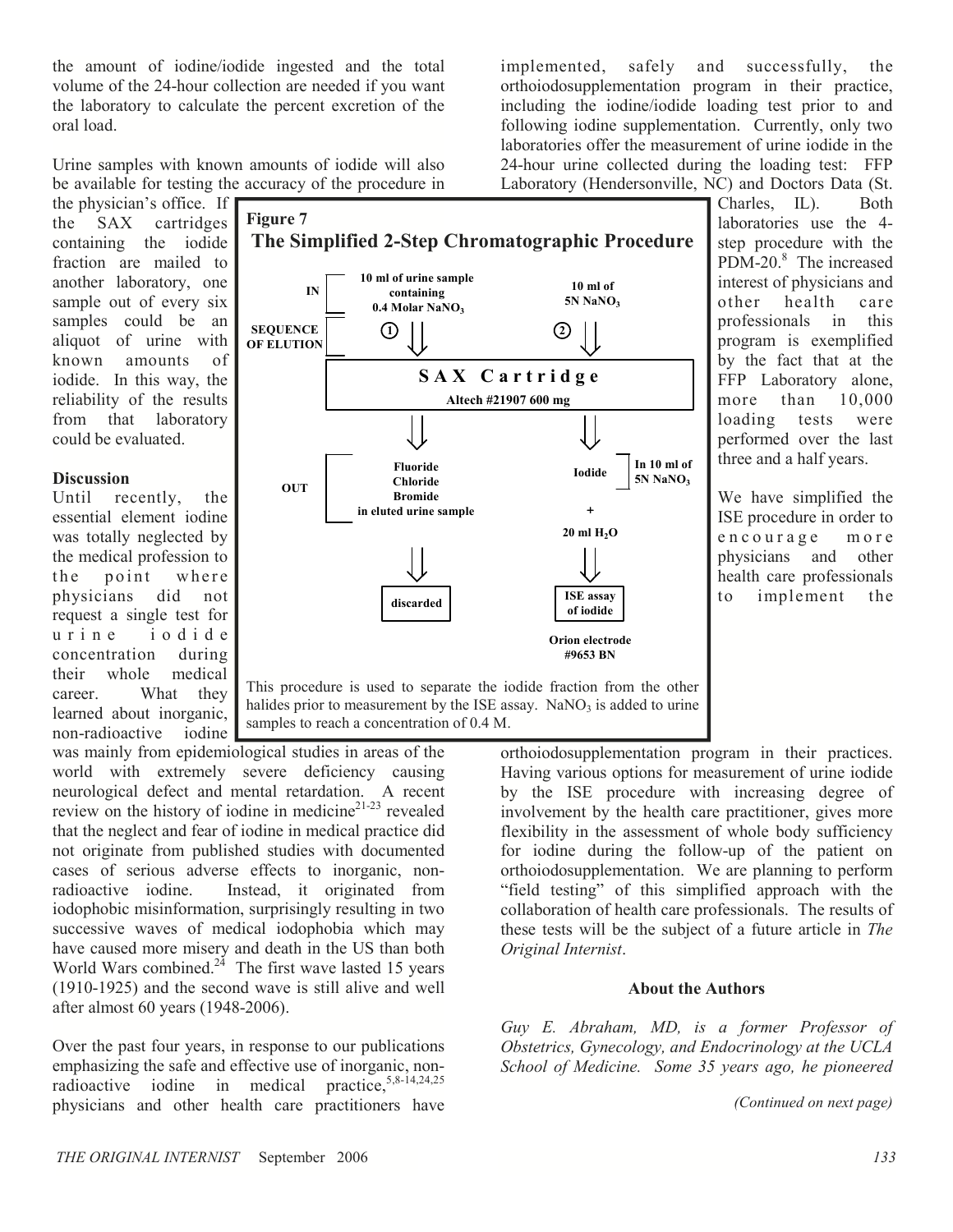

Belgium, 1976; the Senior Investigator Award of Pharmaciamacia, Sweden, 1980.

Roxane C Handal, BS, is a graduate student at Boston University who spent a two week apprenticeship with Dr. Abraham at the Optimox Potentiometric R&D Lab.

John C. Hakala, RPh, is the Director of Hakala Research Laboratory.

#### REFERENCES

- 1) Turner RG. "A micro colorimetric method for the quantitative estimation of iodine in blood." J Biol Chem, 1931; 88:497-511.
- 2) Taurog A and Chaikoff IL. "On the determination of plasma iodine." J Biol Chem, 1946; 163:313-322.
- 3) Abraham GE, Flechas JD, and Hakala JC. "Measurement of urinary iodide levels by ion-selective electrode: Improved sensitivity and specificity by chromatography on anionexchange resin." The Original Internist, 2004; 11(4):19-32.
- 4) Cooper G and Croxson MS. "Chloride interference with use of an iodide-selective electrode for urinary I." Clinical Chemistry, 1983; 29:1320.
- 5) Abraham GE. "The historical background of the iodine project." The Original Internist, 2005; 12(2):57-66.
- 6) Yabu Y, Miyai K, Hayashizaki S, et al. "Measurement of iodide in urine using the iodide selective ion electrode." Endocrinol, 1986; 83:905-911.
- 7) Konno N, Yuri K, and Miura K. "Clinical evaluation of the iodide/creatinine ratio of casual urine samples as an index of daily iodide excretion in a population study." Endocrine Journal, 1993; 40:163-169.
- 8) Abraham GE. "Serum inorganic iodide levels following ingestion of a tablet form of Lugol solution: Evidence for an enterohepatic circulation of iodine." The Original Internist, 2004; 11(3):29-34.
- 9) Abraham GE. "Iodine supplementation markedly increases urinary excretion of fluoride and bromide." Townsend Letter, 2003; 238:108-109.
- 10) Abraham GE and Brownstein D. "Evidence that the administration of Vitamin C improves a defective cellular transport mechanism for iodine: A case report." The Original Internist, 2005; 12(3):125-130.
- 11) Abraham GE, Brownstein D, and Flechas JD. "The saliva/serum iodide ratio as an index of sodium/iodide symporter efficiency." The Original Internist, 2005; 12(4): 152-156.
- 12) Abraham GE. "The safe and effective implementation of orthoiodosupplementation in medical practice." The Original Internist, 2004; 11:17-36.
- 13) Flechas JD. "Orthoiodosupplementation in a primary care practice." The Original Internist, 2005; 12(2):89-96.

(Continued on next page)